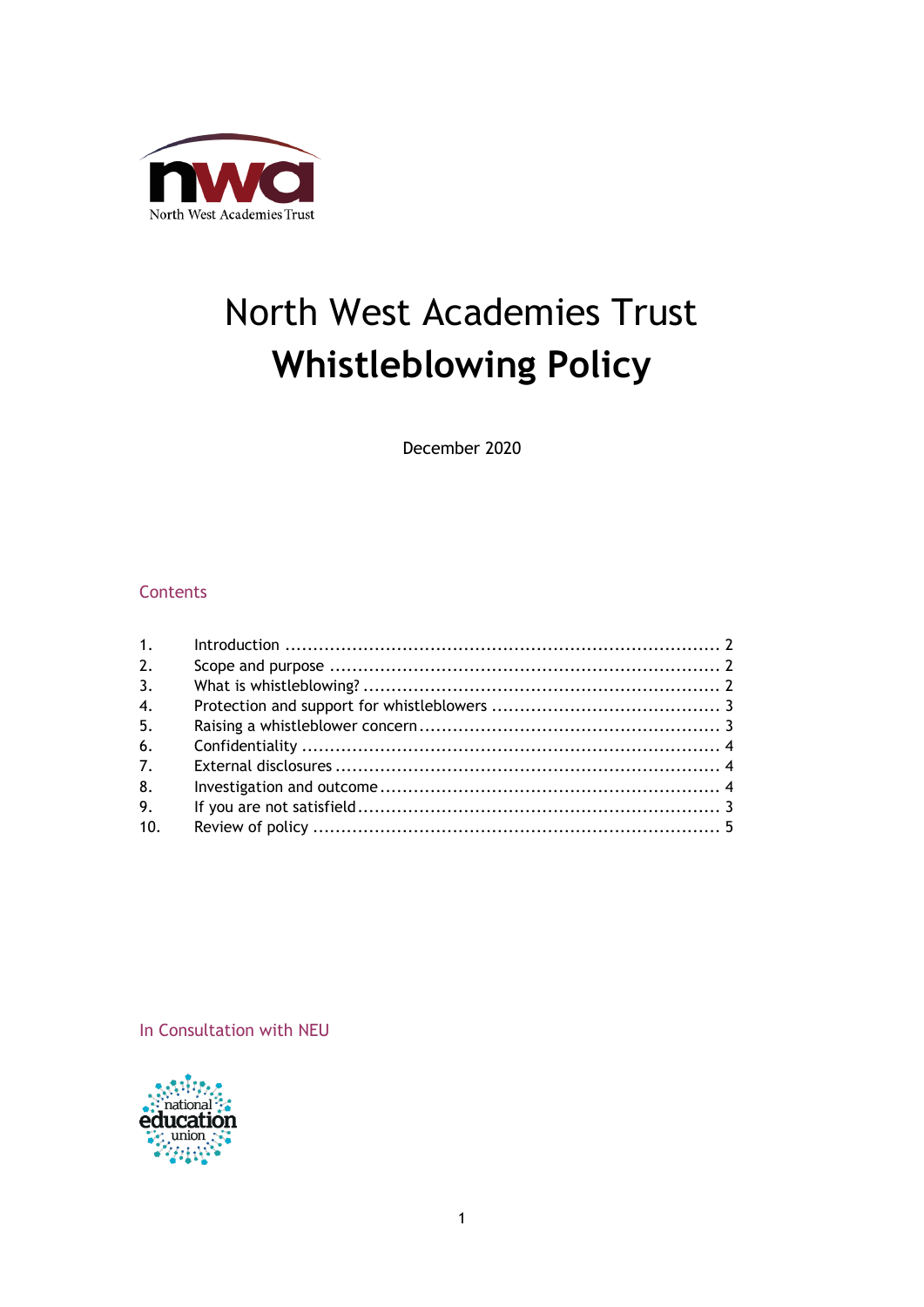#### <span id="page-1-0"></span>**1. Introduction**

- 1.1 The Trust are committed to the highest possible standards of honesty and integrity, and we expect all staff to maintain these standards in accordance with our Code of Conduct. However, all organisations face the risk of things going wrong from time to time, or of unknowingly harbouring illegal or unethical conduct. A culture of openness and accountability is essential in order to prevent such situations occurring or to address them when they do occur.
- 1.2 This policy does not form part of any employee's contract of employment and it may be amended at any time in consultation with the recognised trade unions.

#### <span id="page-1-1"></span>**2. Scope and purpose**

- 2.1 The aims of this policy are:
	- (a) To encourage staff to report suspected wrongdoing as soon as possible, in the knowledge that their concerns will be taken seriously and investigated as appropriate, and that their confidentiality will be respected.
	- (b) To provide staff with guidance on how to raise concerns.
	- (c) To reassure staff that they should be able to raise genuine concerns without fear of reprisals, even if they turn out to be mistaken.
- 2.2 This policy applies to all employees of the Trust/Academy/School, governors, consultants, contractors, casual and agency staff and volunteers (collectively referred to as staff in this policy).

#### <span id="page-1-2"></span>**3. What is whistleblowing?**

- 3.1 Whistleblowing is the disclosure of information which relates to suspected wrongdoing or dangers at work. The law provides protection for workers who raise legitimate concerns about specified matters or "qualifying disclosures". A qualifying disclosure is one made in the public interest by a worker who has a reasonable belief that wrongdoing or dangers at work. This may include:
	- (a) criminal activity;
	- (b) miscarriages of justice;
	- (c) danger to health and safety;
	- (d) damage to the environment;
	- (e) failure to comply with any legal or professional obligation or regulatory requirements;
	- (f) bribery;
	- (g) financial fraud or mismanagement;
	- (h) negligence;
	- (i) breach of our internal policies and procedures including our Code of Conduct;
	- (j) conduct likely to damage our reputation;
	- (k) unauthorised disclosure of confidential information;
	- (l) unethical behaviour
	- (m) the deliberate concealment of any of the above matters.
- 3.2 A whistleblower is a person who raises a genuine concern relating to any of the above. If you have any genuine concerns related to suspected wrongdoing or danger affecting any of our activities (a whistleblowing concern) you should report it under this policy.
- 3.3 This policy should not be used for complaints relating to your own personal circumstances, such as the way you have been treated at work. In those cases, you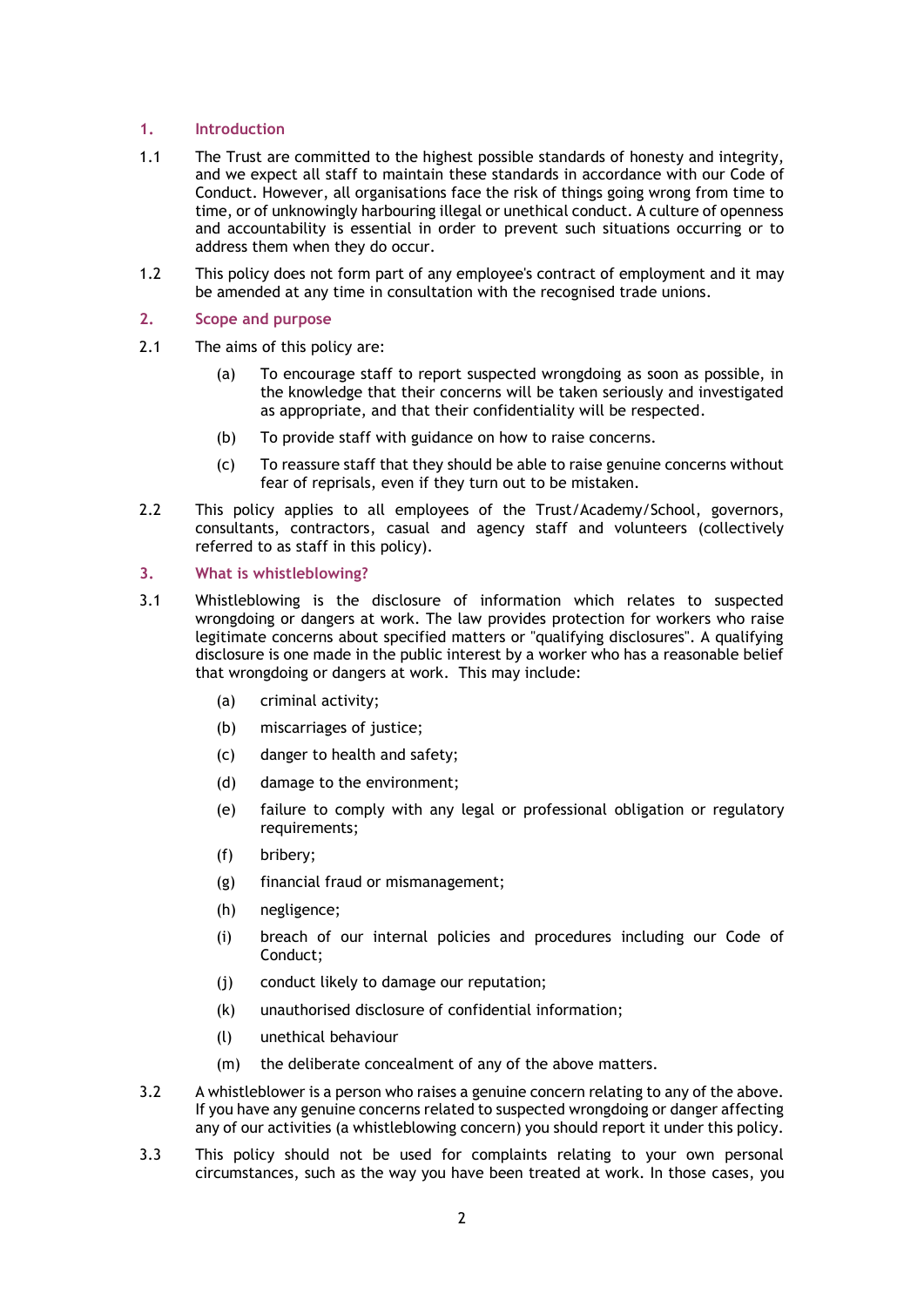should use the Grievance Procedure or Anti-harassment and Bullying Policy as appropriate.

- 3.4 If you are uncertain whether something is within the scope of this policy, you should seek advice from a member of the Trust/Academy's leadership team.
- 3.5 If your concern is in relation to safeguarding and the welfare of pupils at the Academy, you should consider whether the matter is better raised under the Academy's child protection policy and in accordance with the arrangements for reporting such concerns, i.e. via the designated safeguarding lead, although the principles set out this policy may still apply.

#### <span id="page-2-2"></span>**4. Protection and support for whistleblowers**

- 4.1 It is understandable that whistleblowers are sometimes worried about possible repercussions. We aim to encourage openness and will support staff who raise genuine concerns under this policy, even if they turn out to be mistaken.
- 4.2 Staff must not suffer any detrimental treatment as a result of raising a genuine concern. Detrimental treatment includes dismissal, disciplinary action, threats or other unfavourable treatment connected with raising a concern. If you believe that you have suffered any such treatment, you should inform one of the contact people in paragraph 4.2 immediately. If the matter is not remedied, you should raise it formally using our Grievance Procedure.
- 4.3 Staff must not threaten or retaliate against whistleblowers in any way. Anyone involved in such conduct will be subject to disciplinary action.

#### <span id="page-2-0"></span>**5. Raising a whistleblowing concern**

- 5.1 We hope that you will be able to raise any concerns with your line manager. You may tell them in person or put the matter in writing if you prefer. They may be able to agree a way of resolving your concern quickly and effectively.
- 5.2 However, where the matter is more serious, or you feel that your line manager has not addressed your concern, or you prefer not to raise it with them for any reason, or they are the subject of the complaint, then you can raise the matter with:
	- (a) Executive Head/Headteacher/Head of School/senior manager
	- (b) The Chair of Governors
	- (c) Trust HR Officer
- 5.3 We will arrange a meeting with you as soon as possible to discuss your concern. You may bring a colleague or union representative to any meetings under this policy. Your companion must respect the confidentiality of your disclosure and any subsequent investigation.
- 5.4 We will take down a written summary of your concern and provide you with a copy after the meeting. We will also aim to give you an indication of how we propose to deal with the matter.

#### <span id="page-2-1"></span>**6. Confidentiality**

- 6.1 We hope that staff will feel able to voice whistleblowing concerns openly under this policy. However, if you want to raise your concern confidentially, we will make every effort to keep your identity secret. If it is necessary for anyone investigating your concern to know your identity, we will discuss this with you.
- 6.2 We do not encourage staff to make disclosures anonymously. Proper investigation may be more difficult or impossible if we cannot obtain further information from you. It is also more difficult to establish whether any allegations are credible. Whistleblowers who are concerned about possible reprisals if their identity is revealed should come forward to one of the other contact points listed in paragraph 4.2 and appropriate measures can then be taken to preserve confidentiality. If you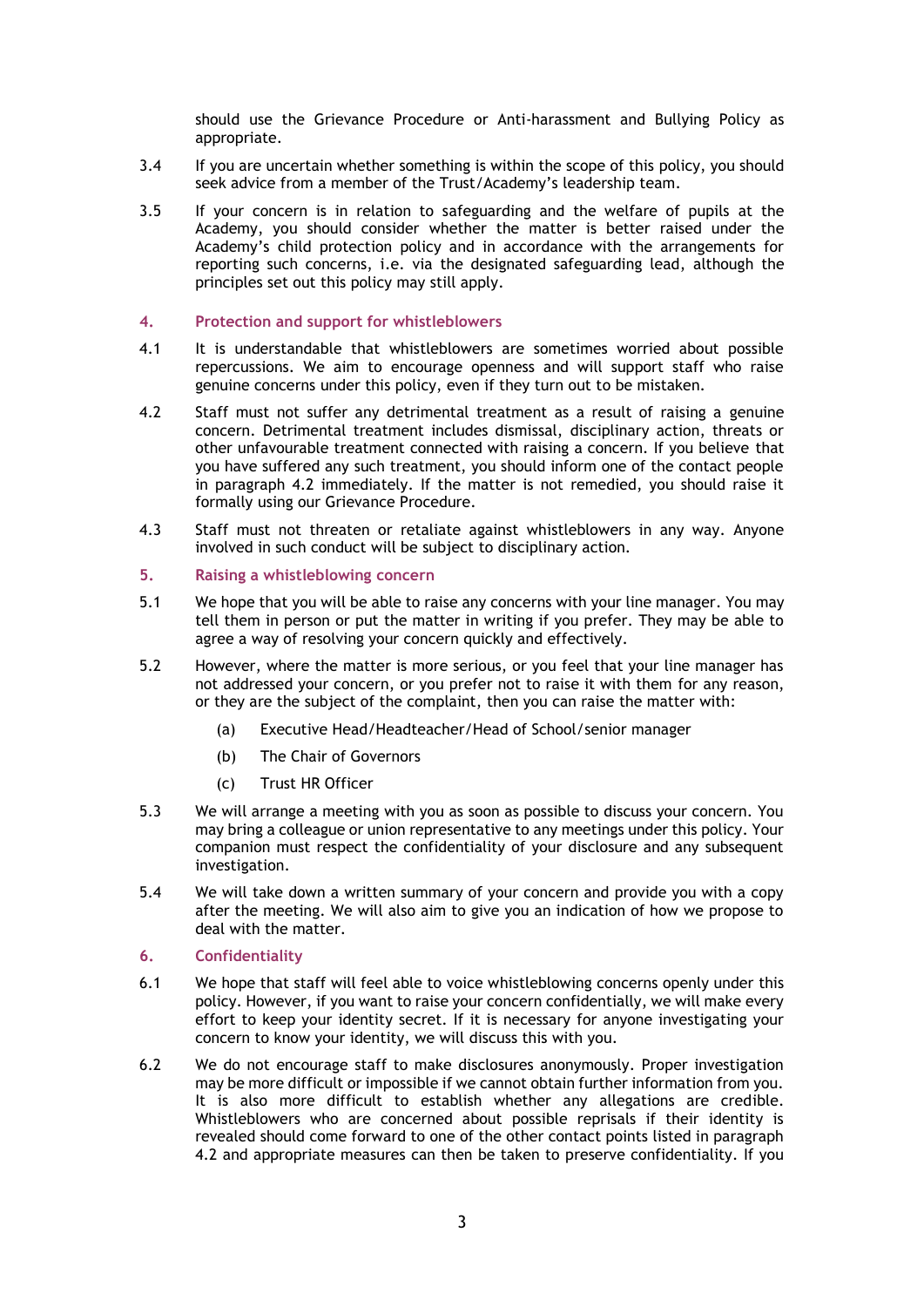are in any doubt you can seek advice from Public Concern at Work, the independent whistleblowing charity, who offers a confidential helpline or your trade union.

- 6.3 Where we receive anonymous complaints we will make a determination about whether to investigate based on:
	- (a) the seriousness of the issue raised
	- (b) the credibility of the concern; and
	- (c) the likelihood of confirming the allegation from other sources
- 6.4 As part of the application of this policy, the Trust/Academy/School may collect, process and store personal data in accordance with Data Protection Legislation.

#### <span id="page-3-0"></span>**7. External disclosures**

- 7.1 The aim of this policy is to provide an internal mechanism for reporting, investigating and remedying any wrongdoing in the workplace. In most cases you should not find it necessary to alert anyone externally.
- 7.2 The law recognises that in some circumstances it may be appropriate for you to report your concerns to an external body such as a regulator. It will very rarely if ever be appropriate to alert the media. We strongly encourage you to seek advice before reporting a concern to anyone external. Public Concern at Work holds a list of prescribed regulators for reporting certain types of concern.
- 7.3 Whistleblowing concerns usually relate to the conduct of our staff, but they may sometimes relate to the actions of a third party, such as a contractor, supplier or service provider. The law allows you to raise a concern with a third party, where you reasonably believe it relates mainly to their actions or something that is legally their responsibility. However, we encourage you to report such concerns internally first. You should contact your line manager or one of the other individuals set out in paragraph 4.2 for guidance.
- <span id="page-3-1"></span>**8. Investigation and outcome**
- 8.1 Once you have raised a concern, we will carry out an initial assessment to determine the scope of any investigation. We will inform you of the outcome of our assessment. You may be required to attend additional meetings in order to provide further information.
- 8.2 In some cases, we may appoint an investigator or team of investigators including staff with relevant experience of investigations or specialist knowledge of the subject matter. The investigator(s) will collate findings on the matter and may make recommendations for change to enable us to minimise the risk of future wrongdoing. This will be sent to the Executive Headteacher/Headteacher/ Head of School and/or Governing Body/Board for actioning.
- 8.3 We will aim to keep you informed of the progress of the investigation, its likely timescale and outcome. However, sometimes the need for confidentiality may prevent us giving you specific details of the investigation or any disciplinary action taken as a result. You should treat any information about the investigation as confidential.
- 8.4 If we conclude that a whistleblower has made false allegations maliciously, or with a view to personal gain, the whistleblower may be subject to disciplinary action.

#### <span id="page-3-2"></span>**9. If you are not satisfied**

- 9.1 While we cannot always guarantee the outcome you are seeking, we will try to deal with your concern fairly and in an appropriate way. By using this policy, you can help us to achieve this.
- 9.2 If you are not happy with the way in which your concern has been handled, you can raise it with one of the other key contacts in paragraph 4.2. Alternatively, you may contact the Chair of Governors or our external auditors.